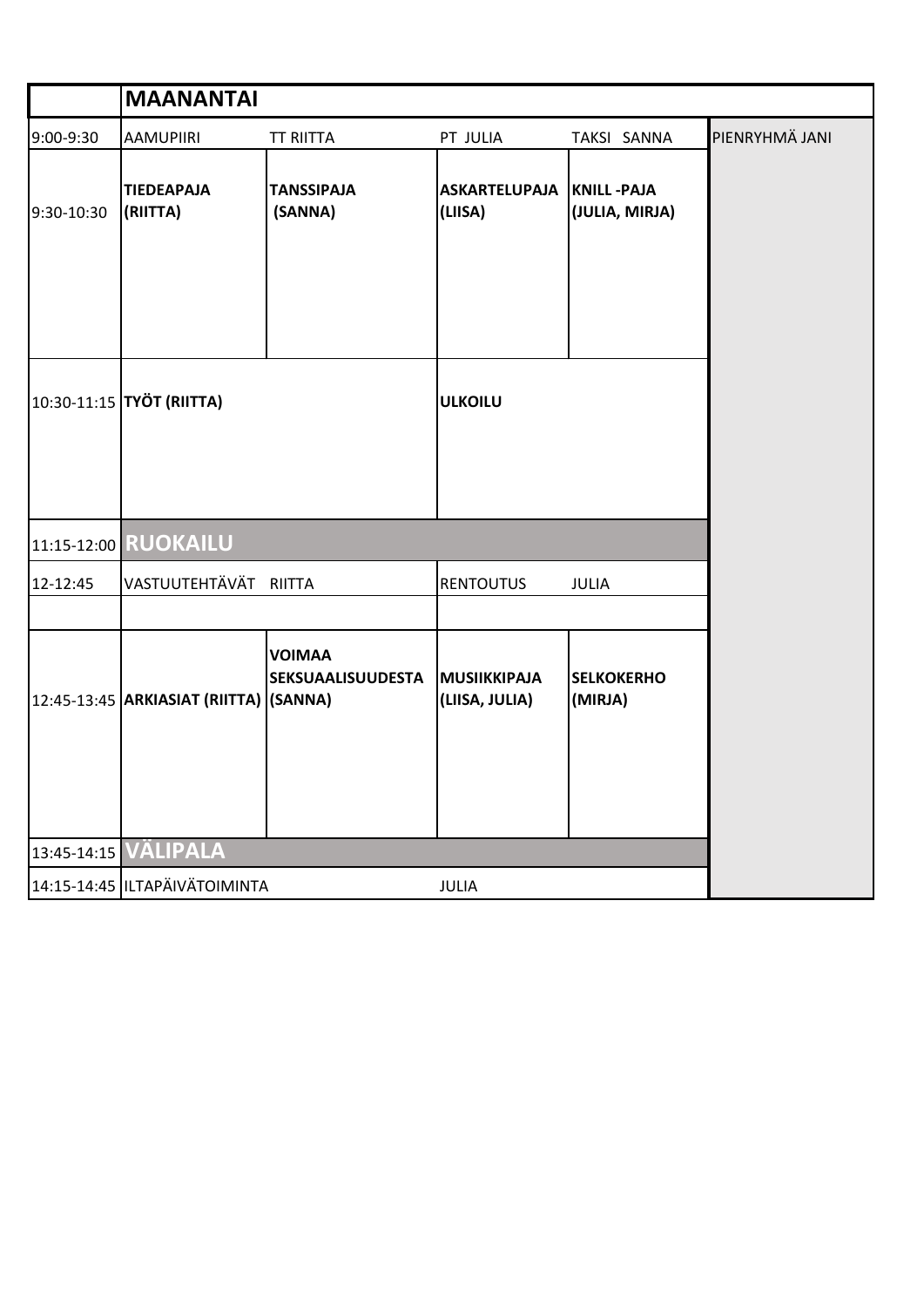|             | <b>TIISTAI</b>                                   |                                                 |                                      |                                    |                  |  |
|-------------|--------------------------------------------------|-------------------------------------------------|--------------------------------------|------------------------------------|------------------|--|
| 9:00-9:30   | <b>AAMUPIIRI</b>                                 | <b>TT JANI</b>                                  | PT MIRJA                             | <b>TAKSI SANNA</b>                 | PIENRYHMÄ RIITTA |  |
| 9:30-10:30  | <b>KOKKAUSPAJA</b><br>(JANI)                     | <b>KAUPPA-</b><br><b>HARJOITTELU</b><br>(HEIDI) | <b>KÄSITYÖPAJA</b><br>(SANNA, JULIA) | <b>AISTIPAJA</b><br>(MIRJA, LIISA) |                  |  |
| 10:30-11:15 | TYÖT (Jani)                                      |                                                 |                                      | <b>ULKOILU</b>                     |                  |  |
| 11:15-12:00 |                                                  |                                                 |                                      |                                    |                  |  |
| 12-12:45    | VASTUUTEHTÄVÄT JANI<br><b>RENTOUTUS</b><br>LIISA |                                                 |                                      |                                    |                  |  |
|             |                                                  |                                                 |                                      |                                    |                  |  |
| 12:45-13:45 | <b>KARAOKEPAJA</b><br>(SANNA)                    | PELIPAJA (JANI)                                 | <b>MAALAUSPAJA</b><br>(MIRJA, LIISA) | <b>HEMMOTTELUPAJA</b><br>(JULIA)   |                  |  |
| 13:45-14:15 | <b>VÄLIPALA</b>                                  |                                                 |                                      |                                    |                  |  |
|             | 14:15-14:45 ILTAPÄIVÄTOIMINTA                    |                                                 |                                      | LIISA                              |                  |  |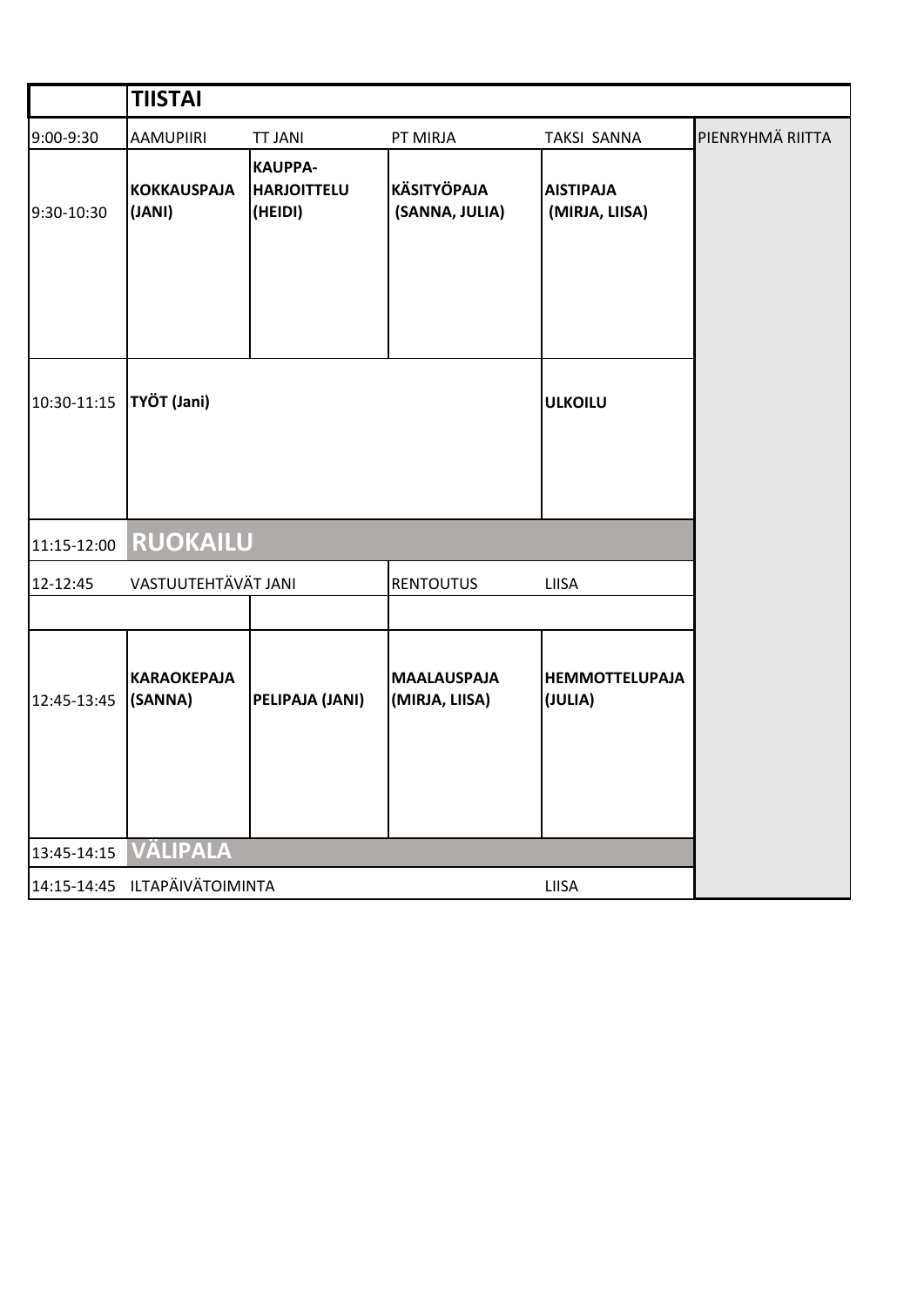|             | <b>KESKIVIIKKO</b>                |                                |                                  |                                          |
|-------------|-----------------------------------|--------------------------------|----------------------------------|------------------------------------------|
| 9:00-9:30   | <b>AAMUPIIRI</b>                  | <b>TT SANNA</b>                | PT JULIA                         | <b>TAKSI RIITTA</b>                      |
| 9:30-10:30  | <b>HYVINVOINTIPAJA</b><br>(SANNA) | <b>HISTORIAIPAJA</b><br>(JANI) | <b>PELIPAJA</b><br>(RIITTA)      | MUSIIKKIPAJA (LIISA,<br><b>JULIA)</b>    |
| 10:30-11:15 | TYÖT (Sanna)                      |                                | <b>ULKOILU</b>                   |                                          |
| 11:15-12:00 | <b>RUOKAILU</b>                   |                                |                                  |                                          |
| 12-12:45    | VASTUUTEHTÄVÄT                    | SANNA                          | <b>RENTOUTUS</b>                 | <b>MIRJA</b>                             |
|             |                                   |                                |                                  |                                          |
| 12:45-13:45 | BÄNDIPAJA (RIITTA)                | <b>SESONKIPAJA</b><br>(MIRJA)  | <b>OPPIPAJA</b><br>(JANI, LIISA) | <b>VIRTUAALIMATKAT</b><br>(SANNA, JULIA) |
| 13:45-14:15 | <b>VÄLIPALA</b>                   |                                |                                  |                                          |
| 14:15-14:45 | ILTAPÄIVÄTOIMINTA                 |                                | SANNA                            |                                          |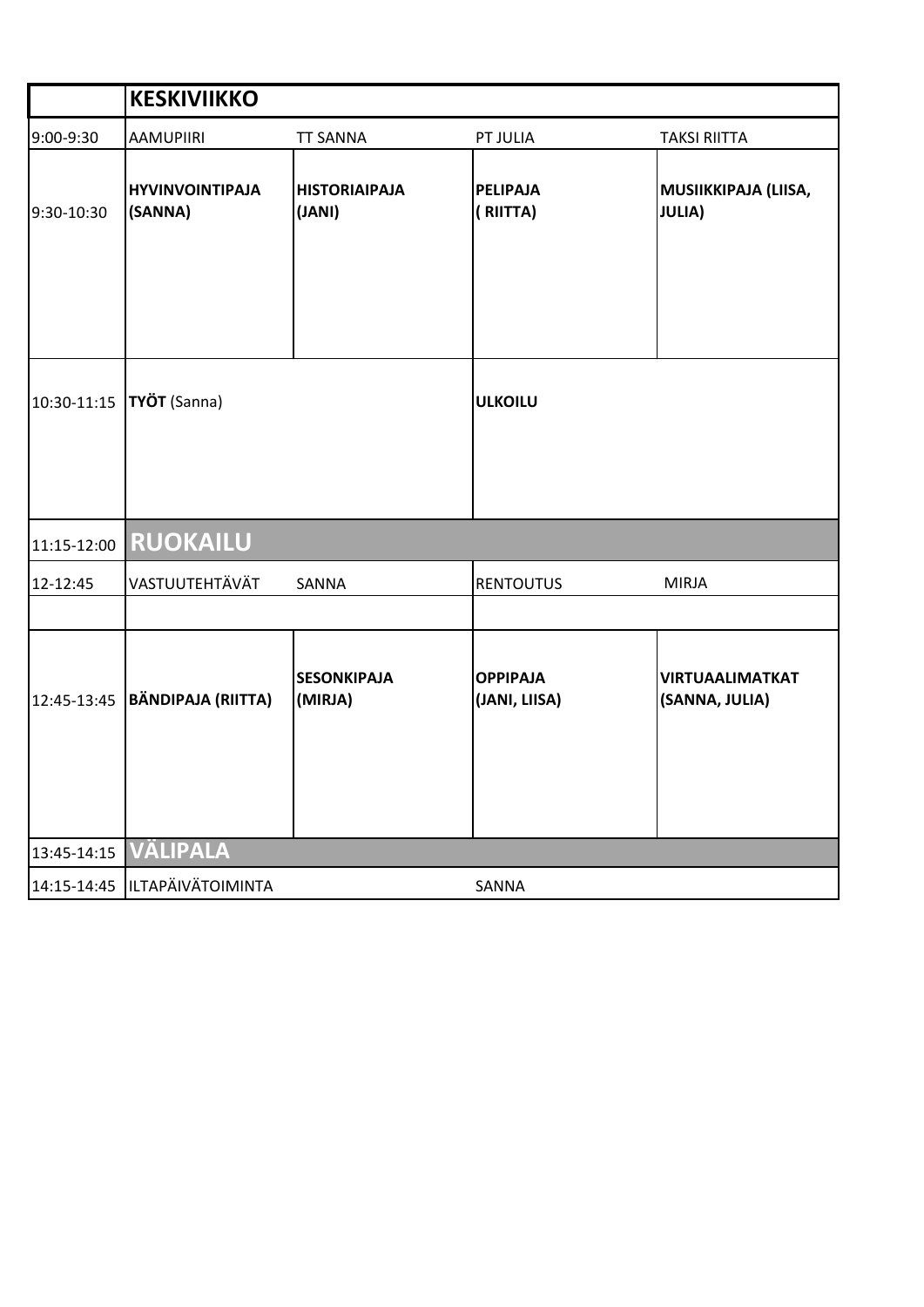|             | <b>TORSTAI</b>                 |                                 |                                                |                               |                 |
|-------------|--------------------------------|---------------------------------|------------------------------------------------|-------------------------------|-----------------|
| 9:00-9:30   | <b>AAMUPIIRI</b>               | <b>TT RIITTA</b>                | PT JANI                                        | <b>TAKSI JULIA</b>            | PIENRYHMÄ SANNA |
| 9:30-10:30  | TAIDEPAJA (JANI)               | <b>UUTISKATSAUS</b><br>(RIITTA) | <b>SATUHIERONTA LUKUPAJA</b><br>(JULIA, LIISA) | (MIRJA)                       |                 |
| 10:30-11:15 | <b>TYÖT</b>                    | Kuntosali (RIITTA)              |                                                | <b>ULKOILU</b>                |                 |
| 11:15-12:00 | <b>RUOKAILU</b>                |                                 |                                                |                               |                 |
| 12-12:45    | VASTUUTEHTÄVÄT RIITTA          |                                 | <b>RENTOUTUS</b>                               | <b>JANI</b>                   |                 |
|             |                                |                                 |                                                |                               |                 |
| 12:45-13:45 | <b>TUUNAUSPAJA</b><br>(RIITTA) | <b>OMPELUPAJA</b><br>(MIRJA)    | <b>KNILL-PAJA</b><br>(LIISA, JULIA)            | <b>MUISTELUPAJA</b><br>(JANI) |                 |
| 13:45-14:15 | <b>VÄLIPALA</b>                |                                 |                                                |                               |                 |
| 14:15-14:45 | ILTAPÄIVÄTOIMINTA              |                                 | MIRJA                                          |                               |                 |